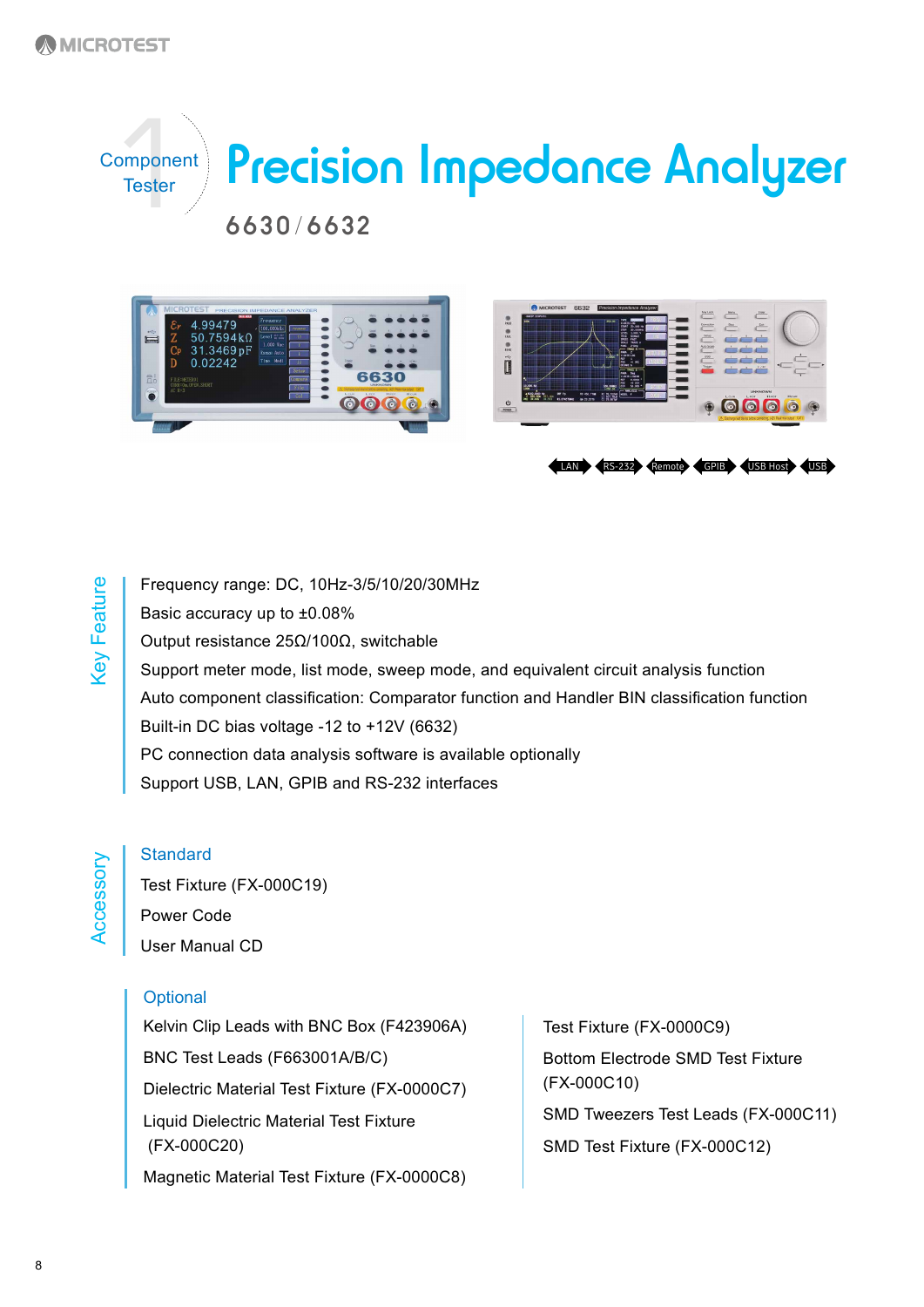| <b>Display Range</b>          |                                       |            |                                          |  |  |  |
|-------------------------------|---------------------------------------|------------|------------------------------------------|--|--|--|
| Z                             | $0.000$ m $\Omega$ -9999.99M $\Omega$ | Cs, Cp     | ± 0.00000pF-9999.99F                     |  |  |  |
| R, X                          | $± 0.000$ m $Ω$ -9999.99M $Ω$         | Ls, Lp     | ± 0.00nH-9999.99kH                       |  |  |  |
| Y                             | 0.00000µS-999.999kS                   | D          | $± 0.00000-9999.99$                      |  |  |  |
| G, B                          | $± 0.00000\mu S-999.999kS$            | Q          | $± 0.00-9999.99$                         |  |  |  |
| $\theta_{\text{RAD}}$         | $\pm$ 0.00000-3.14159                 | Δ          | $\pm 0.00\% - 9999.99\%$                 |  |  |  |
| $\theta_{DEG}$                | $± 0.000°-180.000°$                   | <b>Rdc</b> | $0.00 \text{m}\Omega$ -99.9999M $\Omega$ |  |  |  |
| $\epsilon r$ ' $\epsilon r$ " | 0-100000                              | µr' µr"    | 0-100000                                 |  |  |  |

| Applications                    |                                                                                   |  |  |  |  |
|---------------------------------|-----------------------------------------------------------------------------------|--|--|--|--|
| Passive Components              | Capacitor, Inductor, Resistor, Transformer, Ceramic resonator, Quartz<br>Crystal  |  |  |  |  |
| <b>Semiconductor Components</b> | The CV characteristics analysis of varactor diodes, Diodes                        |  |  |  |  |
| Dielectric Material             | Estimation on permittivity and consumption tangent of plastic, ceramic and<br>PCB |  |  |  |  |
| Electromagnetic Material        |                                                                                   |  |  |  |  |
| <b>Other Components</b>         | Estimation of the impedance of PCB components                                     |  |  |  |  |

#### Sweep Mode

Use sweep mode function to analyze component characteristic, the diagram of curves shows in the screen.





### List Mode

After setting, the screen will show each of parameter testing result (PASS/HI/LO), and can upload the data to computer.

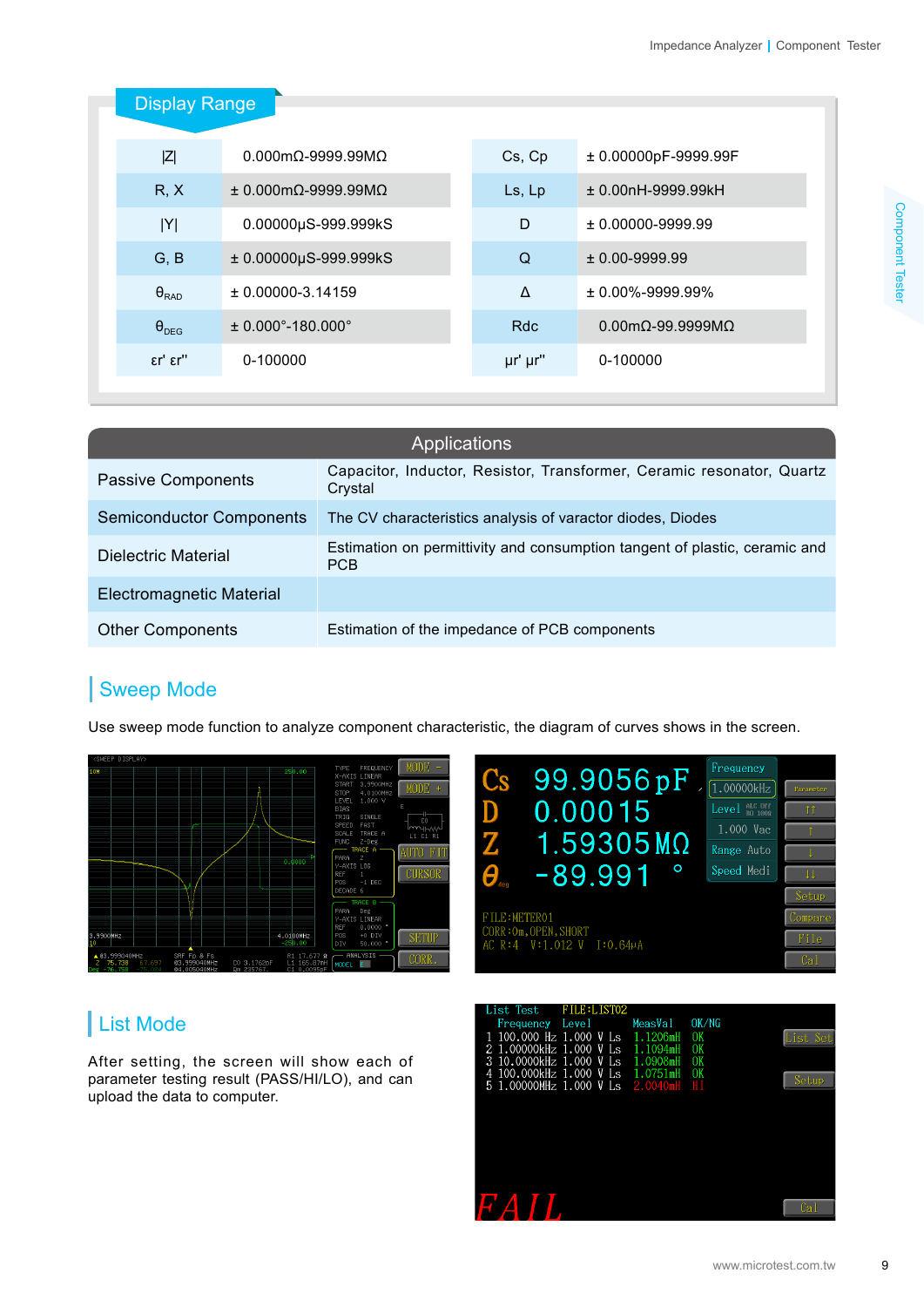# Equivalent Circuit Analysis (Option)

It has seven different models, combine with different types of parameters ( R, L, C), you can see three or four elements value, and self-resonant frequency (SRF)



### **PC LINK Software**

Connect RS-232/GPIB to analyze the test data and make CPK report.

|                                                                                                                                                                                                                                                                                                          | Personnel Vancouver Criticia Film                                  |                    |                        |               |                |  |
|----------------------------------------------------------------------------------------------------------------------------------------------------------------------------------------------------------------------------------------------------------------------------------------------------------|--------------------------------------------------------------------|--------------------|------------------------|---------------|----------------|--|
| stu<br>$\alpha x$<br>$\sim$<br>Noi<br>Fino-<br><b>INT</b><br>Firm                                                                                                                                                                                                                                        | Cole-Cole Plot                                                     |                    |                        |               |                |  |
| Eco<br>iz*<br>281<br>294:<br>$p_{int}$                                                                                                                                                                                                                                                                   |                                                                    | 90,003<br>80.00M   |                        |               |                |  |
| et a<br><b>DA</b><br><b>TROP</b><br>X <sub>2</sub><br>5x<br>□ 校定条件<br>п<br>а<br>$+600$<br>126<br>248                                                                                                                                                                                                     |                                                                    | 7000M              |                        |               |                |  |
| 6.9<br><b>STATISTICS</b><br><b>Nd</b><br>$\overline{12}$<br>m<br>Where.<br><b>MAND</b><br><b>ANG</b><br>$\frac{1}{2}$<br>×                                                                                                                                                                               |                                                                    | 60,003             |                        |               |                |  |
| Contracto<br><b>CONSULTER</b><br>$-2$<br>$T_{\rm eff}$<br>$2 - 1$<br><b>Keep</b><br>w                                                                                                                                                                                                                    |                                                                    | 50.00M<br>w        |                        |               |                |  |
| $N = 1$<br>JOING ( EDGEND) LOCK-<br>2.000 video<br>382<br>2,6962<br>-13080. ANIMAIS -15030. A 1808-005<br><b>NO</b><br>3 YALL<br>-18754. SHOEHEL JAMES. 61828-000<br>364<br>2,7066<br>-12080. 13085-01. 1316-1. 1218-001<br>383<br>1,569.                                                                |                                                                    | 40,00M<br>30,003.9 |                        |               |                |  |
| JANEA LATRING ANNA ASSOCIATE<br>154<br>2,7066<br>-13000-0-4.0000-000-0-4.000-000<br>BUT INSIDE.<br>47000, \$1000.00 4.500. 7100.000<br>333<br>3,5854<br><b>Vote</b><br>-17650. ATMMS -14789. 7258-009<br>3 KYOUR                                                                                         |                                                                    | 20,00M             |                        |               |                |  |
| -1788-0. 5.9995-01 -1.9995-1. 6.9126-005<br>$-2.8646$<br><b>WA</b><br>$-17180 -$<br>5202-90 33520- 41909-009<br>361<br>2,8056<br>-10030. AUSS-00 4,000- 11000-000<br>1 NORTH<br>wer<br><b>MA</b><br>14730. 5218-01 -14735. 4118-00<br>2.8656<br>JANEO, ARTH-IN JANE - 7,4000-000<br><b>SGC</b><br>2.803L |                                                                    | 10.00M             |                        |               |                |  |
| LINES, LAUDING ANCH., LINEAGO<br>381<br>2,885.0<br>18150, 1752-00 J.Milly, 41472-009<br>the<br>3. 50 TAX<br>-12084. AFTER-IN ANIMAL SAKE-005<br>W1<br>24054<br>15780, 4860-00 3200-, 5470-00<br>966<br>2.56MA                                                                                            |                                                                    | 0.00<br>$-40$ mXeM | <b>STITUM</b><br>0.000 | <b>STORIK</b> |                |  |
| 20 1904. (1004). (300-01 0.000). (100-000<br>1909. - 1996-1. 1996-01 -1935-1. 1206-00<br>$-400$<br>61 3,005 - 15130 - 4,988-01 3,189-<br>5.0676-008                                                                                                                                                      |                                                                    |                    | w                      |               |                |  |
| $Q_{\text{avg}}$ for<br>+ Ser Ter                                                                                                                                                                                                                                                                        | <i><b><u><i><u><b>Cleation</b></u></i></u></b></i><br><b>Q</b> And | <b>D</b> Screen    | <b>Estre Buy</b>       | Ser des       | <b>B</b> Print |  |

## Choice Interface

USB/LAN/GPIB/RS-232/Handler interface



#### 6630/6632 Accessory/Fixture







F423906A F663001A/B/C



FX-0000C8 FX-0000C9 FX-000C10 FX-000C12



FX-000C19



FX-0000C7 FX-000C20





#### FX-000C11